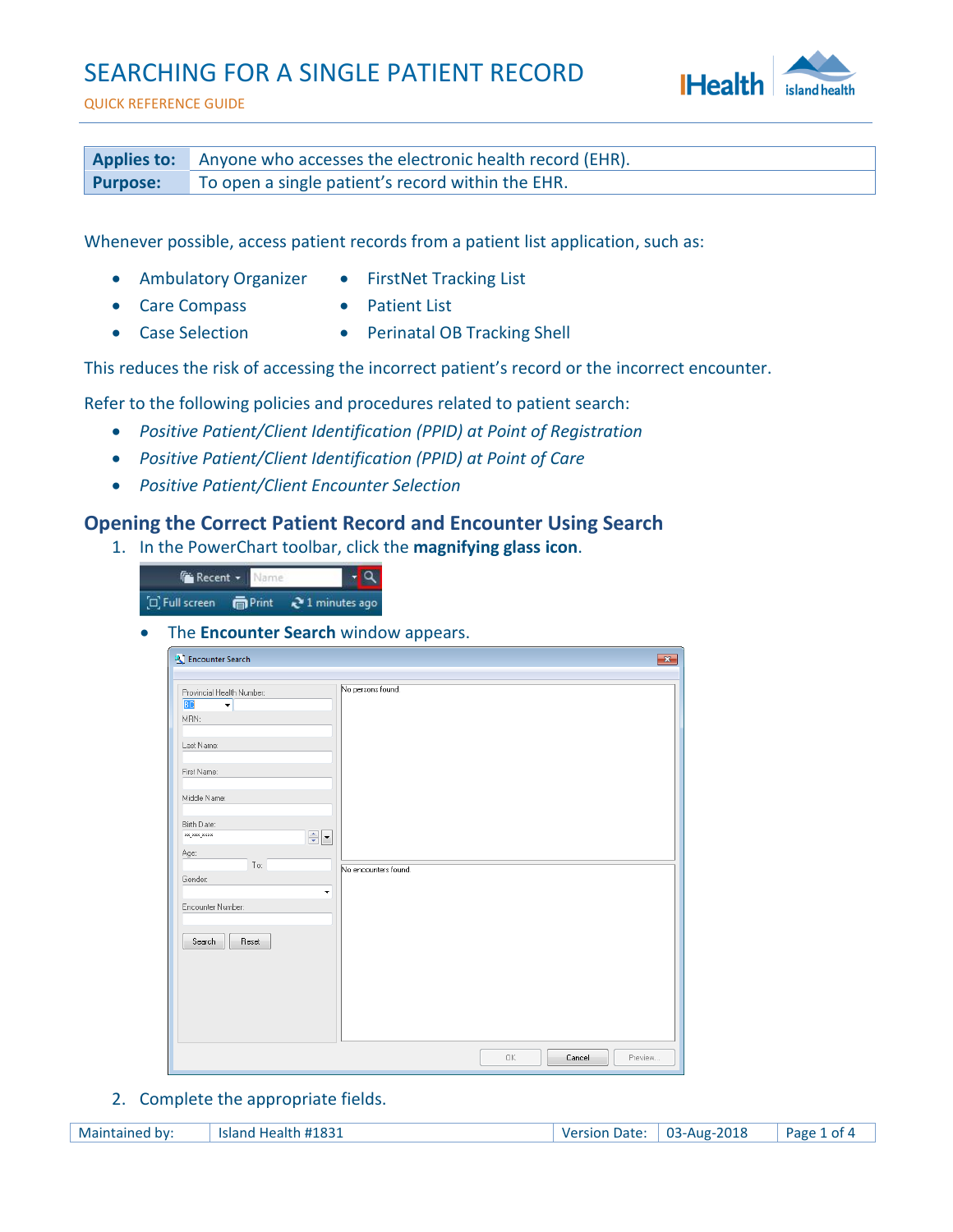QUICK REFERENCE GUIDE



- 3. Click **Search**, or press **Enter** on your keyboard.
	- All search criteria matches are displayed in top pane to the right of the fields (the "person pane").
- 4. Identify and select the correct patient by confirming a match of at least 3 identifiers (Name, DOB, MRN, PHN, etc.).

**Note:** If there is more than one positive match, select a patient and click **Preview** to review more patient demographics to confirm correct selection.

 All of the patient's encounters, both active and discharged, display in the bottom-right pane (the "encounter pane").

| <b>C</b> Encounter Search                      |                                            |                        |                                      |                     |            |                               |                   |                                   |                 |             | $\mathbf{x}$     |
|------------------------------------------------|--------------------------------------------|------------------------|--------------------------------------|---------------------|------------|-------------------------------|-------------------|-----------------------------------|-----------------|-------------|------------------|
|                                                |                                            |                        |                                      |                     |            |                               |                   |                                   |                 |             |                  |
| Provincial Health Number:                      | Name                                       |                        | <b>Birth Date</b>                    | Age                 | Gender     | Medical Record Number         |                   | Provincial Health Number Deceased |                 |             | $\blacktriangle$ |
| BC.<br>۰                                       | <b>12</b> Inpatient, TrainTwo              |                        | 12-Dec-1939                          | 76 Years Female     |            | 22310320                      | 5798-765-432      |                                   |                 |             |                  |
| MRN:                                           | <b>B</b> Inpatient, TrainTwentytwo         |                        | 12-Dec-1939                          | 76 Years Female     |            | 22310791                      | 5879-537-481      |                                   |                 |             | Ξ                |
|                                                | <b>2</b> Inpatient, TrainTwentysix         |                        | 12-Dec-1939                          | 76 Years Female     |            | 22310858                      | 5879-537-485      |                                   |                 |             |                  |
| Last Name:                                     | 12 Inpatient, TrainTwentvSeven 12-Dec-1939 |                        |                                      | 76 Years Female     |            | 22310866                      | 5879-537-486      |                                   |                 |             |                  |
| Inpatient                                      | <b>2</b> Inpatient, TrainTwentyone         |                        | 12-Dec-1939                          | 76 Years Female     |            | 22310783                      | 5879-537-480      |                                   |                 |             |                  |
| First Name:                                    | <b>2</b> Inpatient, TrainTwentvNine        |                        | 13-Dec-1939                          | 76 Years Female     |            | 22310882                      | 5879-537-488      |                                   |                 |             |                  |
|                                                | <b>R</b> Inpatient, TrainTwentyEight       |                        | 12-Dec-1939                          | 76 Years Female     |            | 22310874                      | 5879-537-486      |                                   |                 |             |                  |
| Train                                          | <b>D</b> Inpatient, TrainTwenty            |                        | 12-Dec-1939                          | 76 Years Female     |            | 22310775                      | 5879-537-479      |                                   |                 |             |                  |
| Middle Name:                                   | <b>D</b> Inpatient, TrainTwenthree         |                        | 12-Dec-1939                          | 76 Years Female     |            | 22310809                      | 5879-537-482      |                                   |                 |             |                  |
|                                                | <b>B</b> Inpatient, TrainTwenfour          |                        | 12-Dec-1939                          | 76 Years Female     |            | 22310825                      | 5879-537-482      |                                   |                 |             |                  |
| Birth Date:                                    | <b>2</b> Inpatient, TrainTwenfive          |                        | 12-Dec-1939                          | 76 Years Female     |            | 22310833                      | 5879-537-484      |                                   |                 |             |                  |
| $\div$ $\overline{\phantom{a}}$<br>ни кин кини | <b>12</b> Inpatient, TrainTwelve           |                        | 12-Dec-1939 76 Years Female 22310494 |                     |            |                               | 5879-537-471      |                                   |                 |             |                  |
| Age:                                           | Encounter Number Enc Type                  |                        |                                      | Enc Status Facility |            | Service Pre-Reg Date Reg Date |                   | Disch Date Building               |                 | Unit        | Room             |
| To:                                            | 92016595716                                | Home Care              | Active                               | CP-HC-SI            |            |                               | 27-Jul-2016 10:32 |                                   | HCC-SI          | HOMECARE-SI |                  |
| Gender:                                        | M<br>92016595641                           | <b>Inpatient Acute</b> | Active                               | <b>NRG</b>          | <b>MED</b> |                               | 26-Jul-2016 11:26 |                                   | <b>MAIN-NRG</b> | 3-NRG       | 3005             |
| ۰                                              |                                            |                        |                                      |                     |            |                               |                   |                                   |                 |             |                  |
|                                                |                                            |                        |                                      |                     |            |                               |                   |                                   |                 |             |                  |
| Encounter Number:                              |                                            |                        |                                      |                     |            |                               |                   |                                   |                 |             |                  |
|                                                |                                            |                        |                                      |                     |            |                               |                   |                                   |                 |             |                  |
| Search<br>Reset                                |                                            |                        |                                      |                     |            |                               |                   |                                   |                 |             |                  |
|                                                |                                            |                        |                                      |                     |            |                               |                   |                                   |                 |             |                  |
|                                                |                                            |                        |                                      |                     |            |                               |                   |                                   |                 |             |                  |
|                                                |                                            |                        |                                      |                     |            |                               |                   |                                   |                 |             |                  |
|                                                |                                            |                        |                                      |                     |            | m.                            |                   |                                   |                 |             |                  |
|                                                |                                            |                        |                                      |                     |            |                               |                   |                                   |                 |             |                  |
|                                                |                                            |                        |                                      |                     |            |                               |                   |                                   |                 |             |                  |
|                                                |                                            |                        |                                      |                     |            |                               |                   | 0K                                | Cancel          | Preview     |                  |

5. Select the encounter that you need to access.

**Note:** To ensure you are **selecting** the correct encounter, review the encounter details, such as **Encounter Number**, **Location**, **Registration Date**, **Encounter Type**, **Service**, etc.

• The active or most recent encounter may not be displayed first.

**Note**: Information recorded in a patient encounter may not display across all encounter records. Orders are encounter-specific, so it is crucial to confirm that they are entered in the correct encounter.

- 6. Click **OK**.
	- If this is the first time you are accessing the record, the **Assign a Relationship** dialog box appears.

| Maintained by: | Island Health #1831 | Version Date: 03-Aug-2018 | Page 2 of 4 |
|----------------|---------------------|---------------------------|-------------|
|                |                     |                           |             |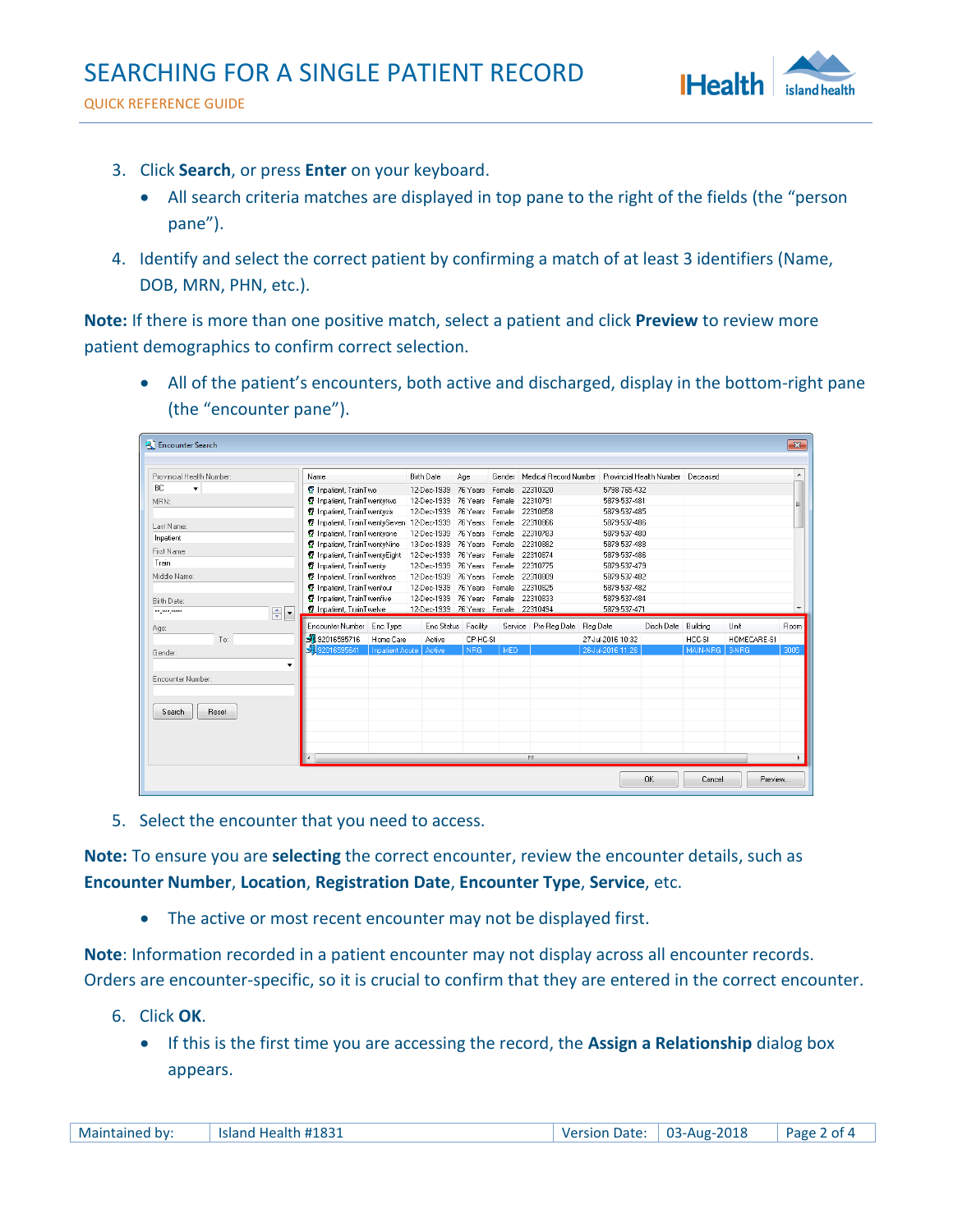

| For Patient: AlliedHealth, TrainTwo                                   |  |
|-----------------------------------------------------------------------|--|
| <b>Relationships:</b>                                                 |  |
| <b>Employed Student Nurse</b>                                         |  |
| Instructor<br><b>Licensed Practical Nurse</b>                         |  |
| Patient Care Manager                                                  |  |
| Preceptor                                                             |  |
| <b>QI, QA Reviewer</b>                                                |  |
| <b>Registered Nurse</b>                                               |  |
| Registered Nurse (Provisional)<br><b>Registered Psychiatric Nurse</b> |  |
| <b>Student Nurse</b>                                                  |  |
|                                                                       |  |

- 7. Select the **Relationship** that aligns with your reason for accessing the record, then click **OK.**
	- The patient record opens for the selected encounter.
	- Your electronic signature is added to the patient record in the **Lifetime** or **Visit Relationships** list.

## **Opening a Recently-Viewed Patient Record and Encounter**

The last five patient records that you accessed can be quickly re-opened.

1. On the PowerChart toolbar, click the **Recent** drop-down arrow.



The last five patient records that were accessed appear.

| Name<br>Recent <b>*</b>        |
|--------------------------------|
| 1. Inpatient, TrainThree       |
| 2. Inpatient, TrainThirty      |
| 3. Inpatient, TrainTwentyNine  |
| 4. Inpatient, TrainTwentyEight |
| 5. Inpatient, TrainTwentySeven |

- 2. Select the patient name for the record you want to open.
	- The **Encounter Selection** dialog box appears; the last encounter that was viewed is

highlighted/selected.

| <b>P</b> Encounter Selection |             |                        |            |            |              | $\mathbf{z}$          |
|------------------------------|-------------|------------------------|------------|------------|--------------|-----------------------|
| Selected                     | <b>FIN</b>  | Visit Type             | Facility   | Service    | Visit Reason | Admit Date            |
|                              | 92016595894 | <b>Open Encounter</b>  | <b>NRG</b> |            | Test         | 28-Jul-2016 12:03 PDT |
| x                            | 92016595806 | <b>Inpatient Acute</b> | <b>NRG</b> | <b>MED</b> | Test         | 28-Jul-2016 09:10 PDT |
|                              |             |                        |            |            |              |                       |
|                              |             |                        |            |            |              |                       |
| $\leftarrow$                 |             | m                      |            |            |              |                       |
|                              |             |                        |            |            |              |                       |

- 3. Click the **X icon** in the upper-right corner of the dialog box **x** to view the highlighted/selected encounter.
	- The patient record opens to the selected encounter.

| Maintained by: | Island Health #1831 | Version Date: $\vert$ 03-Aug-2018 | $\vert$ Page 3 of 4 |
|----------------|---------------------|-----------------------------------|---------------------|
|                |                     |                                   |                     |